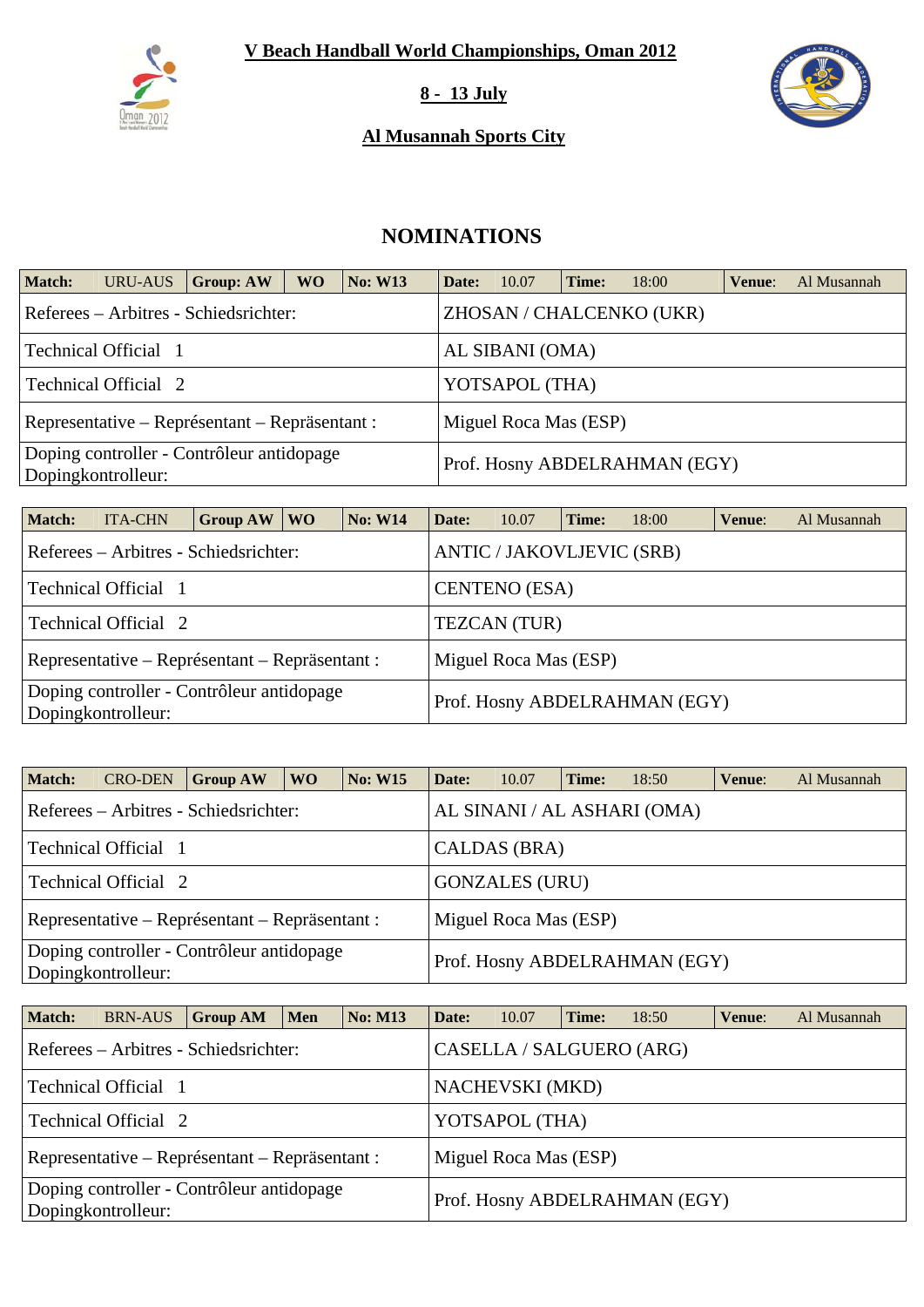# **V Beach Handball World Championships, Oman 2012**



## **8 - 13 July**



### **Al Musannah Sports City**

| <b>Match:</b> | ESP-QAT                                                         | <b>Group BM</b> | <b>Men</b> | <b>No: M29</b> | Date:                         | 10.07 | Time:                 | 19:40                          |  | <b>Venue:</b> Al Musannah |  |  |
|---------------|-----------------------------------------------------------------|-----------------|------------|----------------|-------------------------------|-------|-----------------------|--------------------------------|--|---------------------------|--|--|
|               | Referees – Arbitres - Schiedsrichter:                           |                 |            |                |                               |       |                       | <b>MARTINEZ / MONICO (URU)</b> |  |                           |  |  |
|               | Technical Official 1                                            |                 |            |                | DAWSON (AUS)                  |       |                       |                                |  |                           |  |  |
|               | Technical Official 2                                            |                 |            |                | CALDAS (BRA)                  |       |                       |                                |  |                           |  |  |
|               | Representative – Représentant – Repräsentant :                  |                 |            |                |                               |       | Miguel Roca Mas (ESP) |                                |  |                           |  |  |
|               | Doping controller - Contrôleur antidopage<br>Dopingkontrolleur: |                 |            |                | Prof. Hosny ABDELRAHMAN (EGY) |       |                       |                                |  |                           |  |  |

| <b>Match:</b>                                                   | <b>BRA-RUS</b>                                 | Group AM | Men | <b>No: M15</b> | Date:                         | 10.07                        | Time: | 19:40 | Venue: | Al Musannah |  |  |
|-----------------------------------------------------------------|------------------------------------------------|----------|-----|----------------|-------------------------------|------------------------------|-------|-------|--------|-------------|--|--|
|                                                                 | Referees – Arbitres - Schiedsrichter:          |          |     |                |                               | <b>BONIFERT / OLAH (HUN)</b> |       |       |        |             |  |  |
|                                                                 | Technical Official 1                           |          |     |                |                               | <b>TECZAN</b> (TUR)          |       |       |        |             |  |  |
|                                                                 | Technical Official 2                           |          |     |                |                               | AL SIBANI (OMA)              |       |       |        |             |  |  |
|                                                                 | Representative – Représentant – Repräsentant : |          |     |                |                               | Miguel Roca Mas (ESP)        |       |       |        |             |  |  |
| Doping controller - Contrôleur antidopage<br>Dopingkontrolleur: |                                                |          |     |                | Prof. Hosny ABDELRAHMAN (EGY) |                              |       |       |        |             |  |  |

| <b>Match:</b> | POL-SIN                                                         | <b>Group BW</b>                                                      | WO \ | <b>No: W28</b>        | Date: | 10.07                  | Time: | 20:30                         | Venue: | Al Musannah |  |  |  |  |
|---------------|-----------------------------------------------------------------|----------------------------------------------------------------------|------|-----------------------|-------|------------------------|-------|-------------------------------|--------|-------------|--|--|--|--|
|               |                                                                 | AL SINANI / AL ASHARI (OMA)<br>Referees – Arbitres - Schiedsrichter: |      |                       |       |                        |       |                               |        |             |  |  |  |  |
|               | Technical Official 1                                            |                                                                      |      |                       |       | <b>NACHEVSKI</b> (MKD) |       |                               |        |             |  |  |  |  |
|               | Technical Official 2                                            |                                                                      |      |                       |       | YOTSAPOL (THA)         |       |                               |        |             |  |  |  |  |
|               | Representative – Représentant – Repräsentant :                  |                                                                      |      | Miguel Roca Mas (ESP) |       |                        |       |                               |        |             |  |  |  |  |
|               | Doping controller - Contrôleur antidopage<br>Dopingkontrolleur: |                                                                      |      |                       |       |                        |       | Prof. Hosny ABDELRAHMAN (EGY) |        |             |  |  |  |  |

| <b>Match:</b> | <b>HUN-THA</b>                                                  | <b>Group BW</b> | WO \ | <b>No: W29</b> | Date: | 10.07                      | Time: | 20:30                         | Venue: | Al Musannah |
|---------------|-----------------------------------------------------------------|-----------------|------|----------------|-------|----------------------------|-------|-------------------------------|--------|-------------|
|               | Referees – Arbitres - Schiedsrichter:                           |                 |      |                |       | <b>BAKER / SALEM (UAE)</b> |       |                               |        |             |
|               | Technical Official 1                                            |                 |      |                |       | <b>GONZALES (URU)</b>      |       |                               |        |             |
|               | Technical Official 2                                            |                 |      |                |       | <b>CENTENO</b> (ESA)       |       |                               |        |             |
|               | Representative – Représentant – Repräsentant :                  |                 |      |                |       | Miguel Roca Mas (ESP)      |       |                               |        |             |
|               | Doping controller - Contrôleur antidopage<br>Dopingkontrolleur: |                 |      |                |       |                            |       | Prof. Hosny ABDELRAHMAN (EGY) |        |             |